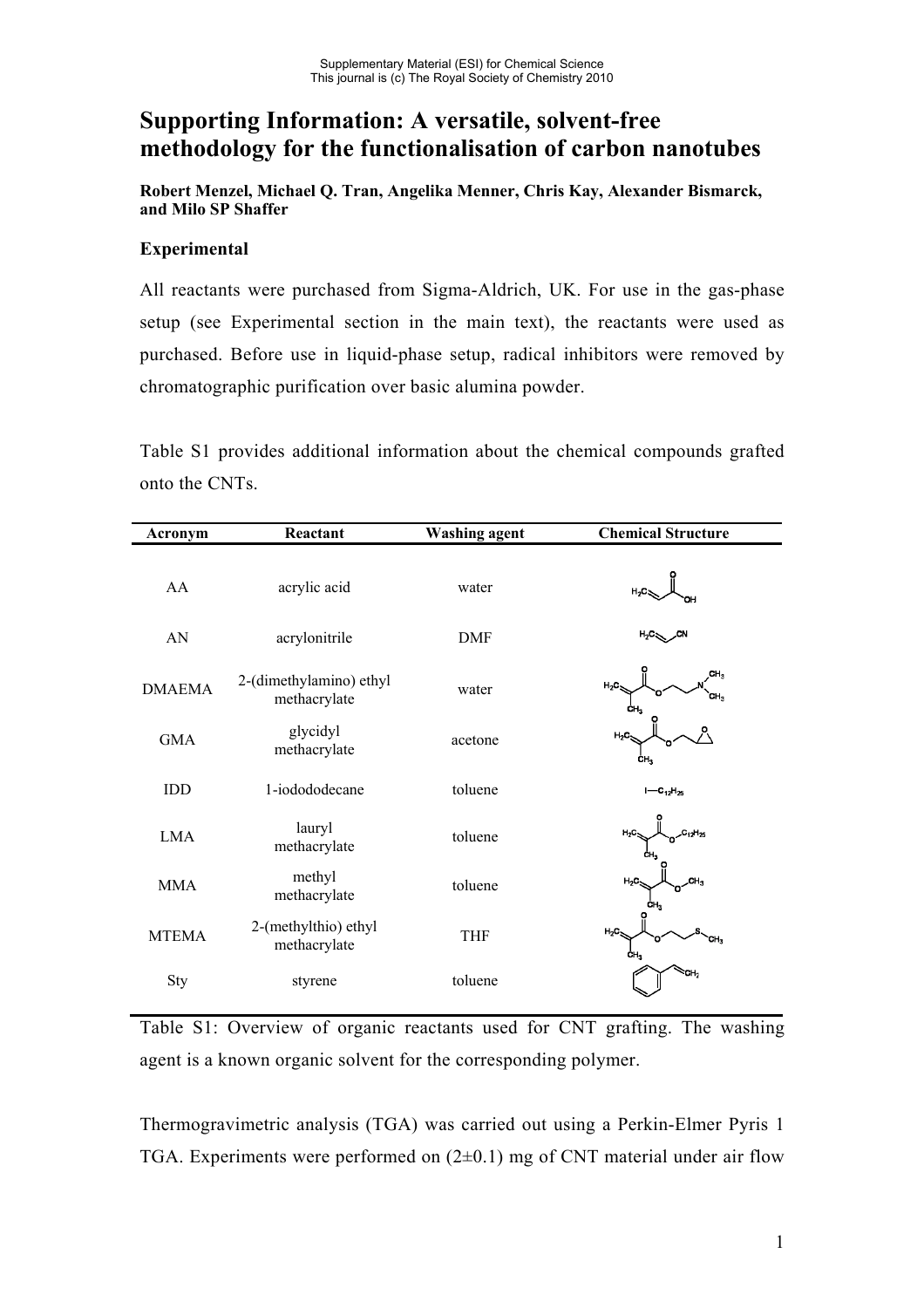(flow rate 10 mL/min) applying a constant ramping rate of 10 K/min in a temperature range between 50 and 850°C. The grafting ratio  $\Delta$ , i.e. the weight of the chemisorbed organic monomer relative to the total weight of the sample, was determined from the height of the first step-like feature in the TGA weight loss profile of the grafted CNTs, as described in the Supplementary Information.

 The surface coverage of the CNTs, Θ, was estimated from the ratio of the surface area of the CNTs,  $A_{CNT}$ , and the surface area of a monolayer of the grafted reactant molecules, *Agrafted*:

$$
\Theta = \frac{A_{gradient}}{A_{CNT}} = \frac{N_A \cdot a \cdot n_{gradient}}{m \cdot S_{BET}} \tag{1}
$$

where  $N_A$  is Avogadro's number, *m* the weight of the CNTs, and  $S_{BET}$  the specific surface area of the CNTs as determined by BET measurements. The molar amount of monomer grafted to the surface, *ngrafted* was calculated from the grafting ratio Δ. The cross-sectional area of the organic reactant, *areact*, was estimated from the density,  $\rho_{react}$ , and its molecular weight,  $M_{react}$ , using the following equation:<sup>1</sup>

$$
a_{reac \tan t} = 1.091 \cdot \left(\frac{\rho_{react}}{M_{react}}\right)^{2/3}
$$
 (2)

 SEM images were obtained on a GEMINI LEO 1525 FEGSEM at an accelerating voltage of 5 kV; TEM images were obtained on a JEOL 2000FX, operating at 200 kV. Samples were dispersed in methanol, and deposited onto an alumina stub or a holey carbon film, respectively. Raman spectra of CNT powders were collected in a range between  $1000$  and  $2200$  cm<sup>-1</sup> on a LabRam Infinity Raman spectrometer, using a 532 nm laser. The  $I_G/I_D$  ratio was determined from the ratio of surface areas under the Raman bands at around  $1580 \text{ cm}^{-1}$  (G-band) and at around 1350 cm<sup>-1</sup>(D-band). A large  $I_G/I_D$  ratio indicates pronounced graphitic crystallinity and implies a small defect concentration.<sup>2</sup>

 Inverse gas chromatography (IGC) allows the determination of the dispersive surface energy  $\binom{d}{k}$ , reflecting CNT surface properties purely due to London forces, and the calculation of acceptor and donor numbers  $(K_A \text{ and } K_D)$ ,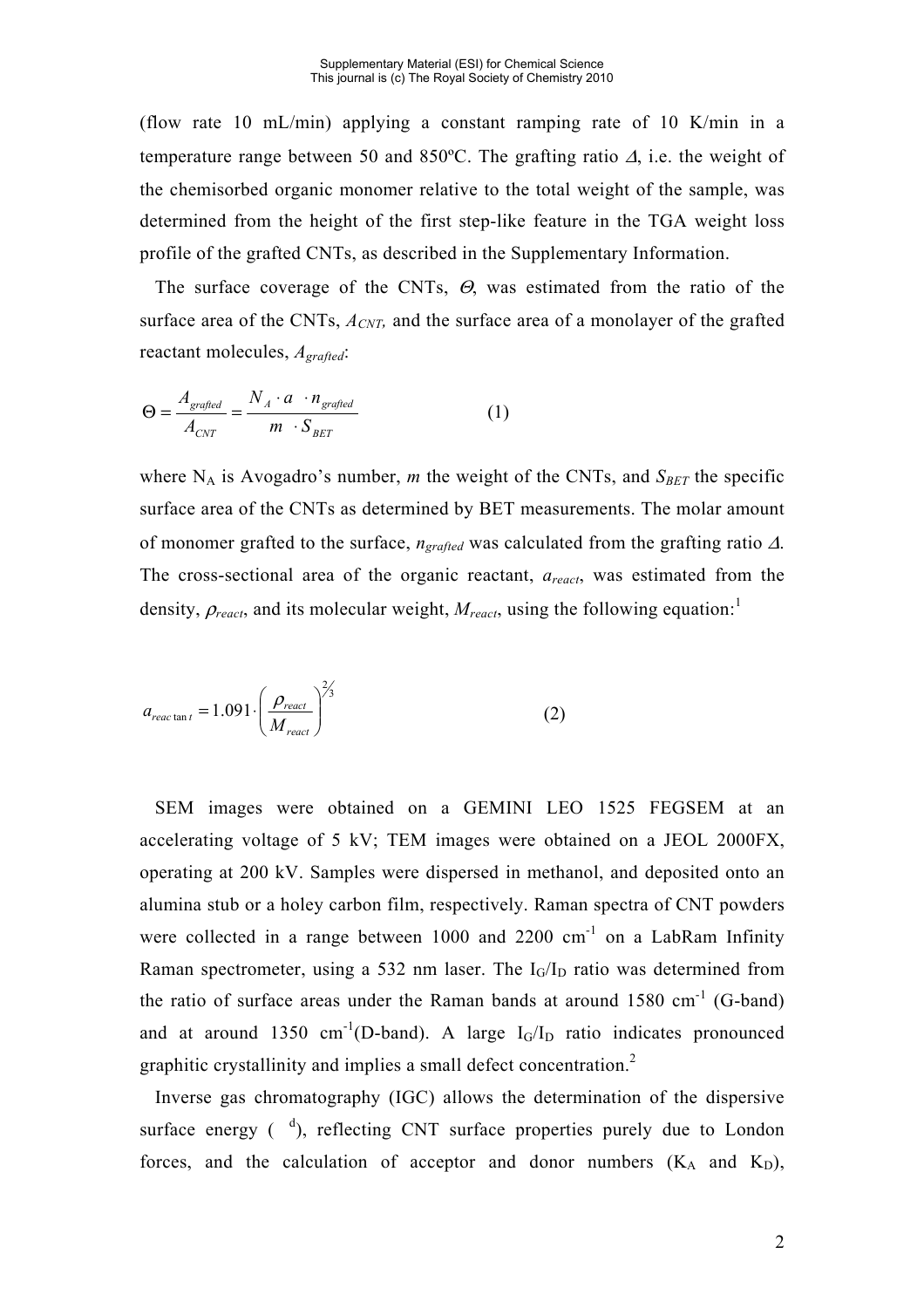quantifying the ability of the CNT surface to undergo electron accepting and donating interactions.<sup>3</sup> IGC measurements were carried out in a gas chromatograph (Surface Measurement Systems Ltd., UK), at constant conditions which were chosen to obtain reliable and comparable results.<sup>3</sup> The CNT samples were preconditioned in the IGC column at 120ºC for 2 h before each measurement to eliminate any physiosorbed surface contaminants. IGC tests employed a column temperature of 100ºC, a flow rate of 10 mL/min and an injection volume of 1.125 mL. All measurements were performed using helium as carrier gas and methane as inert reference (both gases purchased from BOC, UK). Adsorbate vapors were generated from the organic liquid (HPLC grade, purchased from Sigma-Aldrich); n-hexane, n-heptane and n-octane were used for the quantification of the dispersive surface energy, and ethanol, butanone, ethyl acetate and 1,4-dioxane were employed for the determination of the acceptor and donor numbers. IGC results presented are average values of three measurements. For the dispersion experiments, 5 mg CNTs were sonicated in 5 mL solvent for 30 min and then centrifuged at 10000 rpm for 15 min in order to sediment non-dispersed CNTs. The absorbance of the supernatant was measured on a Lambda 950 spectrometer (Perkin, UK) at 800 nm, and the CNT concentration was determined using Lambert-Beer's Law employing an extinction coefficient<sup>4</sup> of 35.10 mg mL<sup>-1</sup> cm<sup>-1</sup>. Dispersion and IGC experiments were also performed on CNTs that were heatactivated under the conditions outlined above , and subsequently exposed to air (instead of organic reactant) for more than 12 h; this control sample is referred to as 'air-exposed' CNTs in this paper.

 For Böhm's titration, 2.5 mL of 0.05 M aqueous sodium hydroxide solution were added to 50 mg CNTs in a polypropylene vial. The CNT suspension was sonicated for 2 hours and further mechanically agitated on an orbital shaker for 4 days. The mixture was then filtered through a polypropylene membrane filter (0.2 mm pore size) and back titrated against 0.01 M aqueous hydrochloric acid solution under nitrogen to restrict any  $CO<sub>2</sub>$  absorption.

 X-band (9 GHz) continuous-wave Electron paramagnetic resonance (cw-EPR) spectra were recorded with a Bruker ESP300 spectrometer equipped with a high sensitivity resonator (SHQEW0401). Temperatures were adjusted between room temperature and 4 K by a helium cryostat (Oxford ESR 910). Conditions used were as follows: Microwave frequency 9.39 GHz; microwave power, 20mW;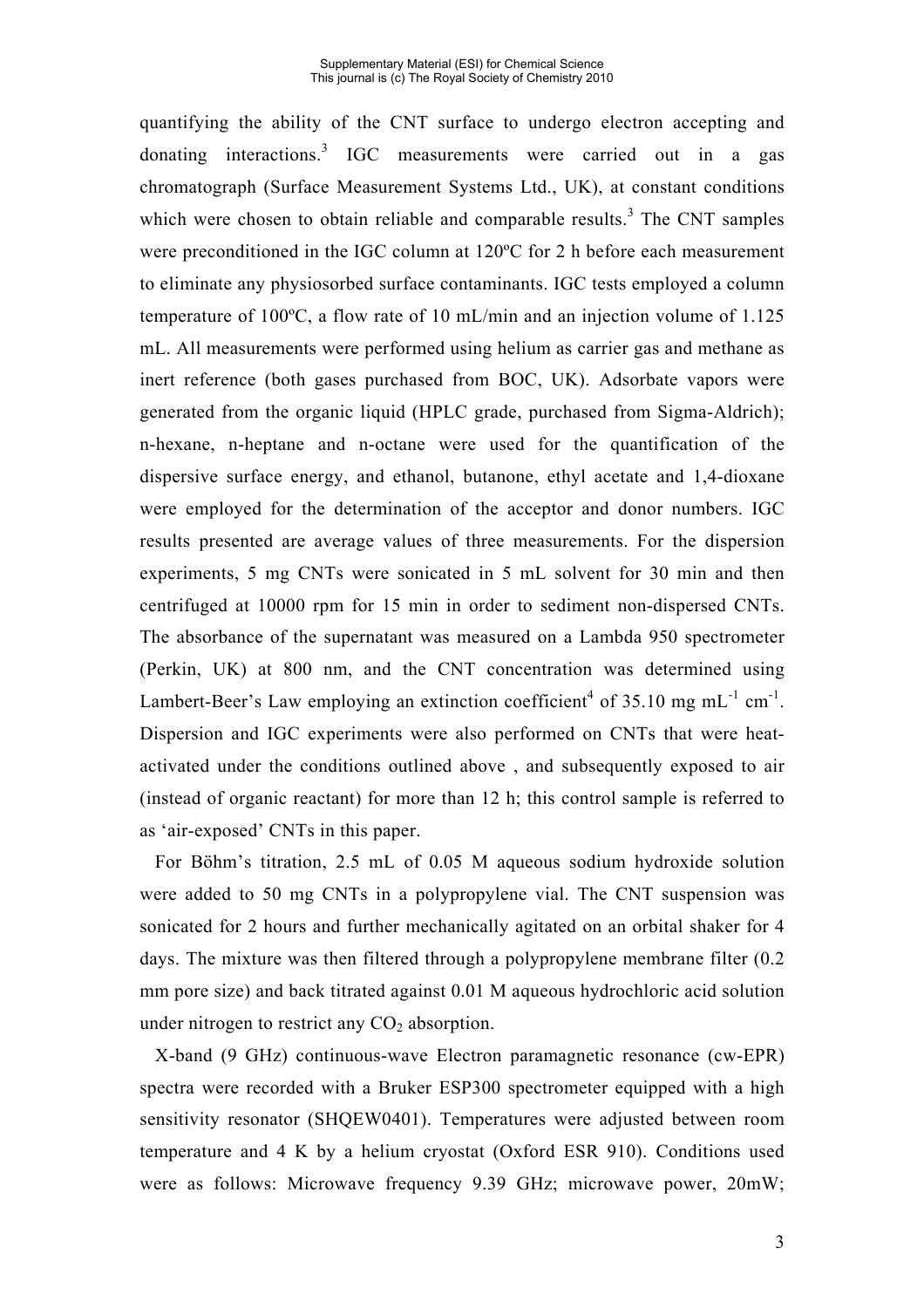modulation frequency, 100 kHz; modulation amplitude, 0.2mT.

 For the radical quenching experiment, 4.8 mg of galvinoxyl were dissolved in 100 mL dry toluene, and 10 mL of the solution were added to 10 mg of thermallyactivated and untreated commercial CNTs, respectively, under vacuum in the liquid-phase experimental setup, and left to react for 1 h. 200 μl of reacted solution were diluted by 2 mL of dry toluene and the UV-Vis spectra were recorded on a Perkin Elmer 950 UV-Vis spectrometer between 350 and 550 nm. Tagging of the grafted in-house CNTs with gold particles was carried out by sonicating around 0.5 mg CNTs in 2 mL methanol for 10 min, followed by addition of 1 mL of aqueous dispersion of 20 nm gold colloids (used as purchased from Sigma-Aldrich) and further sonication for 10 min. A few drops of the resulting dispersion were deposited on an aluminum stub. After drying in air overnight, the CNTs deposit was repeatedly rinsed with water to remove excess gold particles.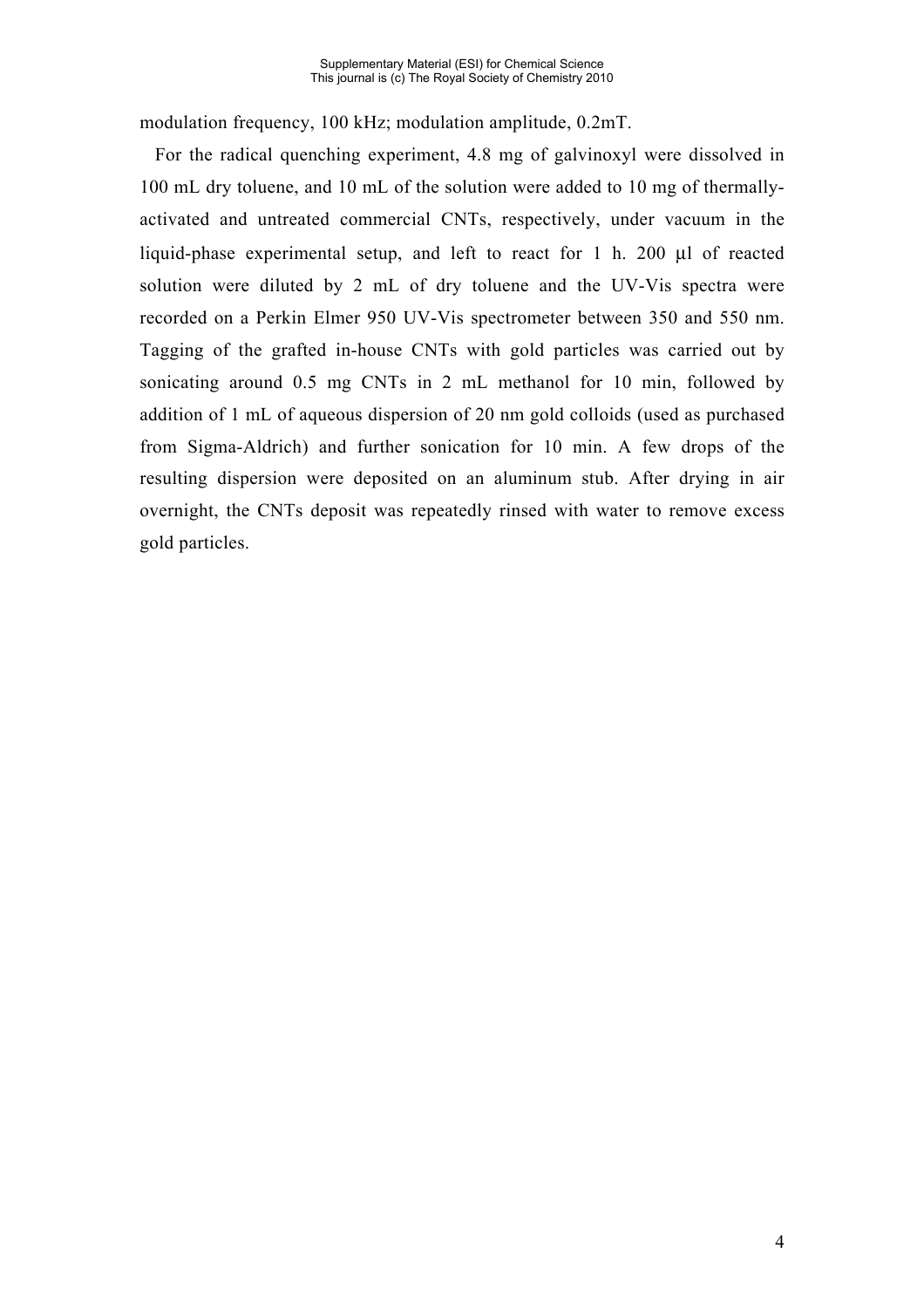## **Characterisation data**



Figure S1: TGA analysis of LMA-grafted CNTs illustrating the determination of the combustion temperature of the grafted organic matter,  $T_{comb}$ , and the grafting ratio,  $\Delta$ : (a) complete weight loss profiles in the temperature range of 50-850ºC; (b) magnification of (a) in the temperature range of 50-650 ºC; (c) derivatives of weightloss profiles in (b).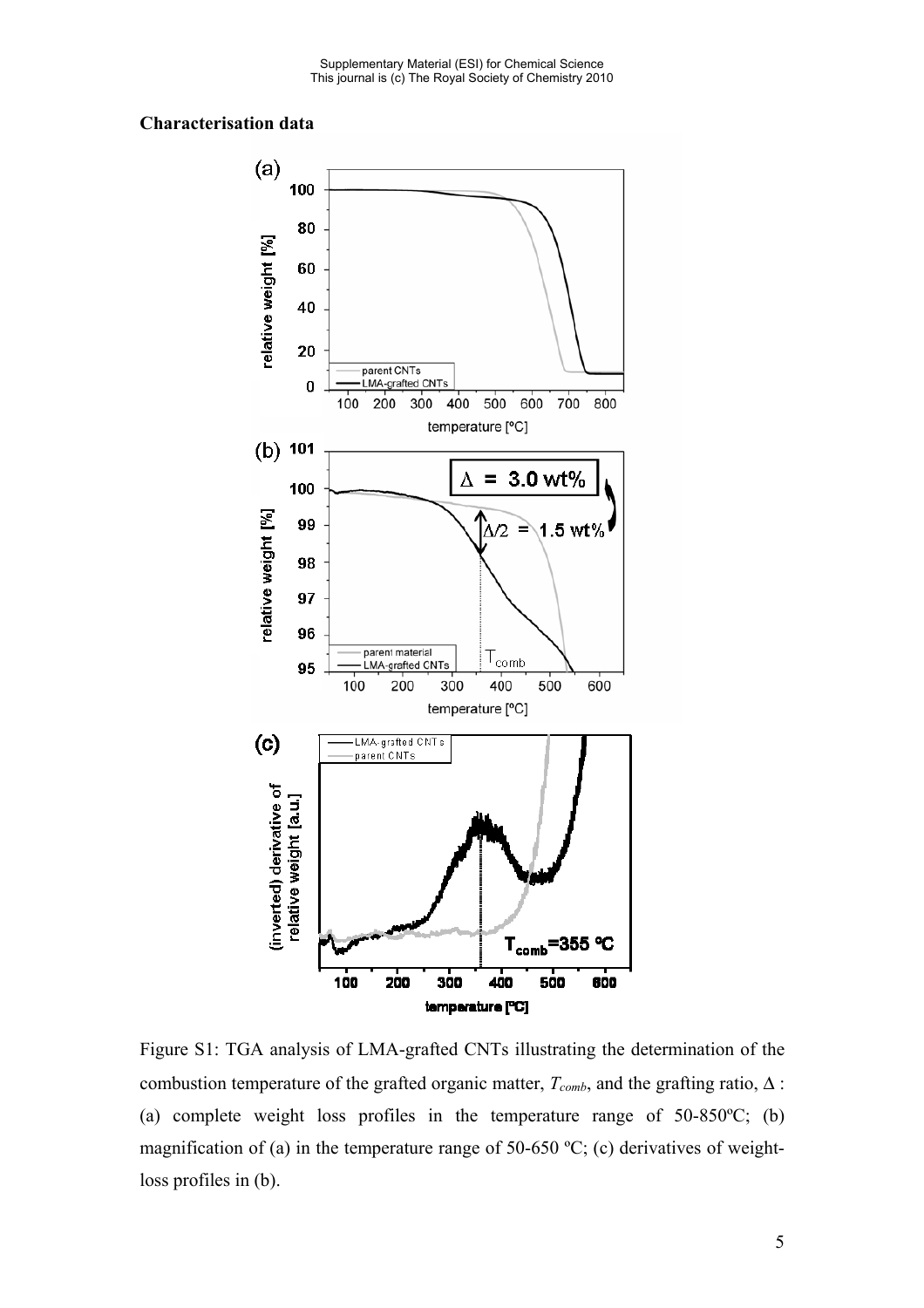In the first derivative of the TGA weight loss profile, the two peaks corresponding to the combustion of the grafted organic matter and the CNTs, respectively, were usually not entirely separated, indicating that the oxidation of the grafted oligomers was not completed at the onset of the CNT combustion. Therefore, the grafting ratio  $\Delta$  could not directly be determined from the height of the corresponding TGA step feature, but was estimated as double of the weight loss at the combustion temperature,  $T_{\text{comb}}$ , of the grafted organic matter (Figure S1(b)).  $T_{comb}$  was determined at the peak maximum of the corresponding peak in the first derivative of the TGA trace (Figure S1(c)).

Note that LMA-grafting improves the combustion resistance of the CNTs significantly (see shift of the complete TGA trace to higher temperatures in Figure S1(a), due to protection of pre-existing defect sites.



Figure S2: Derivatives of the TGA-profiles in Figure 5 of the main text.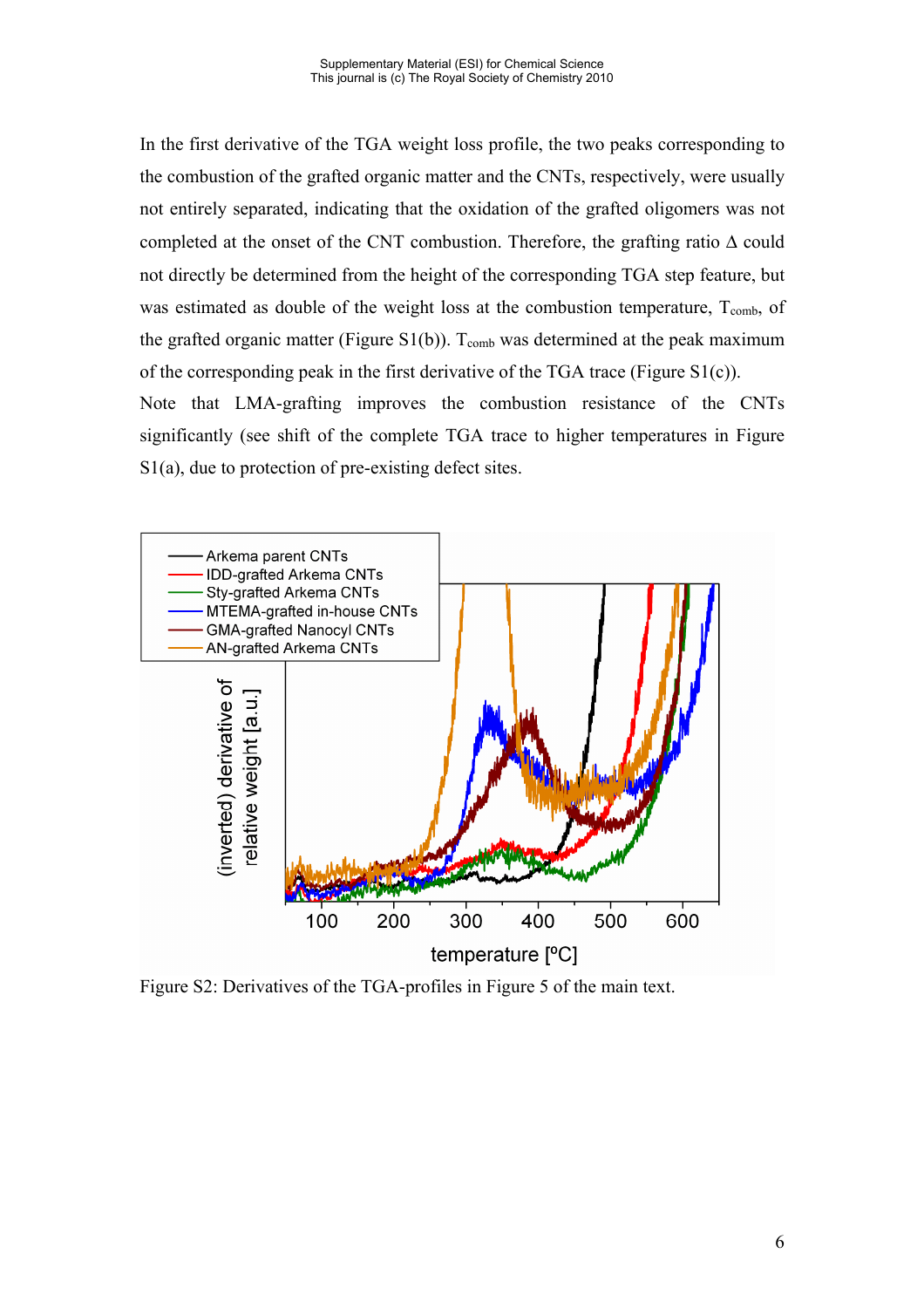

Figure S3: EPR spectra of heat-treated Arkema CNTs before and after air exposure, recorded at room temperature.

The exchange coupling model<sup>5</sup> states that the spin resonance of localised spins starts to dominate the EPR spectrum of materials with conduction electrons, such as CNTs, only at very low temperatures. Therefore, radicals on the CNTs are not expected to be detectable at room temperature, particularly at the low concentrations relevant to the current study. A broad EPR signal at  $g\sim 2$  has been observed in the room temperature EPR spectra of carbon nanotubes in some cases. This signal is usually attributed to the spin resonance of the delocalised conduction electrons (CESR) of the CNTs.<sup>6</sup> For our heat-treated samples, we do not detect such a signal at  $g\sim 2$  at room temperature (see Figure S3); a similar absence of the CESR signal has been previously reported for (catalyst-containing) MWCNTs<sup>7</sup> and heat-treated SWCNTs<sup>8</sup> and has been attributed to interference by metal impurities in the samples and/or defectiveness of the carbon framework.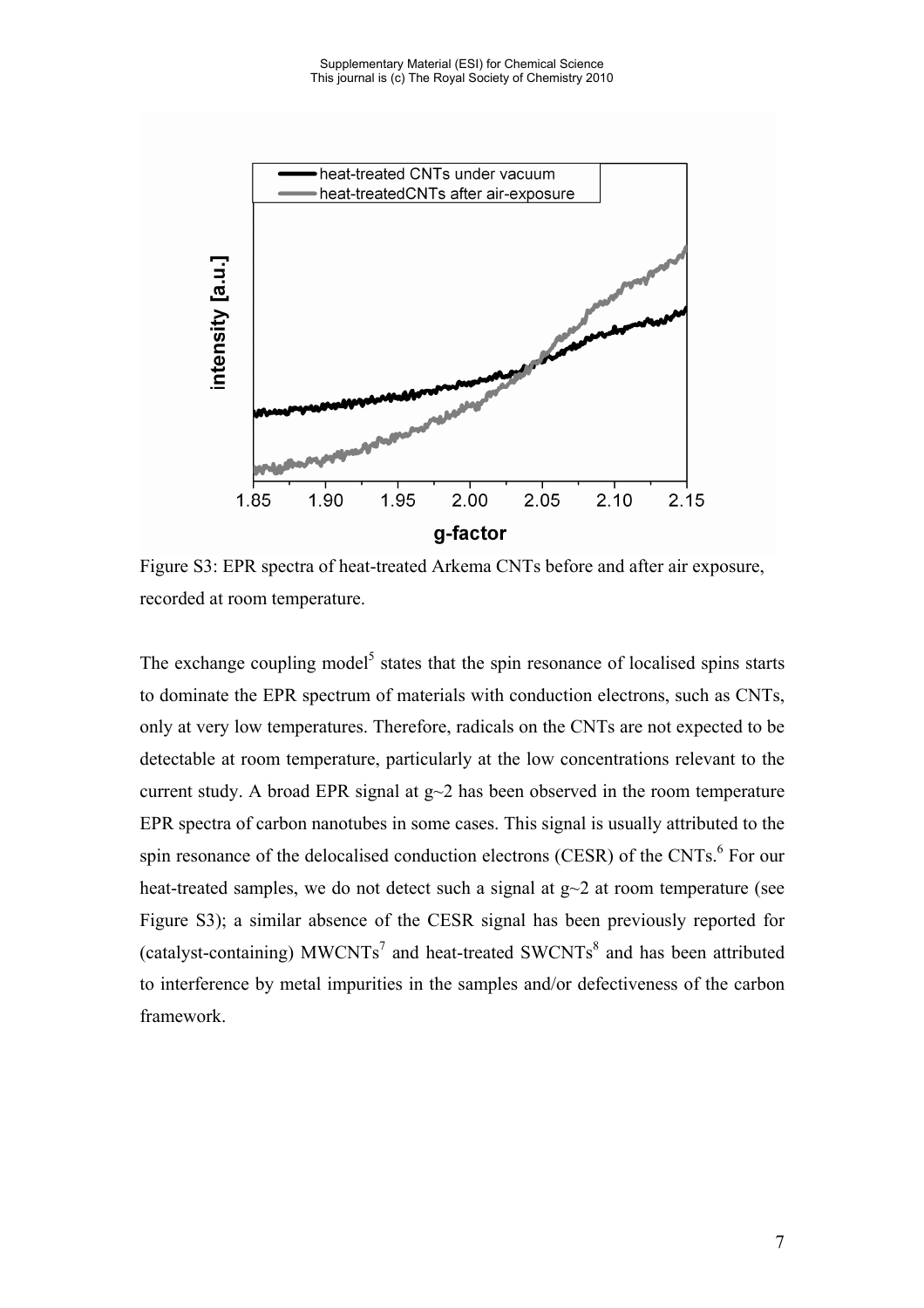Supplementary Material (ESI) for Chemical Science This journal is (c) The Royal Society of Chemistry 2010

| grafted<br>monomer | setup | $K_{D}$ | $\mathbf{K}_{\mathbf{A}}$ | $I_G/I_D$ |
|--------------------|-------|---------|---------------------------|-----------|
|                    |       |         |                           |           |
| parent             | n/a   | 0.53    | 0.23                      | 0.85      |
| air-exposed        | n/a   | 0.59    | 0.25                      | 0.86      |
| Sty                | LP    | 0.52    | 0.21                      | 0.82      |
| <b>IDD</b>         | LP.   | 0.51    | 0.19                      | 0.80      |
| <b>MMA</b>         | LP.   | 0.58    | 0.19                      | 0.81      |
| <b>MMA</b>         | GP    | 0.57    | 0.19                      | 0.84      |
| <b>LMA</b>         | LP.   | 0.58    | 0.19                      | 0.78      |
| GMA                | LP.   | 0.51    | 0.20                      | 0.81      |
| <b>DMAEMA</b>      | LP    | 0.63    | 0.22                      | 0.84      |
| AN                 | GP    | 0.63    | 0.24                      | 0.84      |
| AN                 | LP    | 0.63    | 0.26                      | 0.86      |
| AA                 | LP.   | 0.41    | 0.22                      | 0.83      |
|                    |       |         |                           |           |

Table S2: Electron acceptor and donor numbers,  $K_A$  and  $K_D$ , from IGC measurements, and  $I_G/I_D$  ratio from Raman spectroscopy for commercial CNTs grafted with various functional organic compounds.